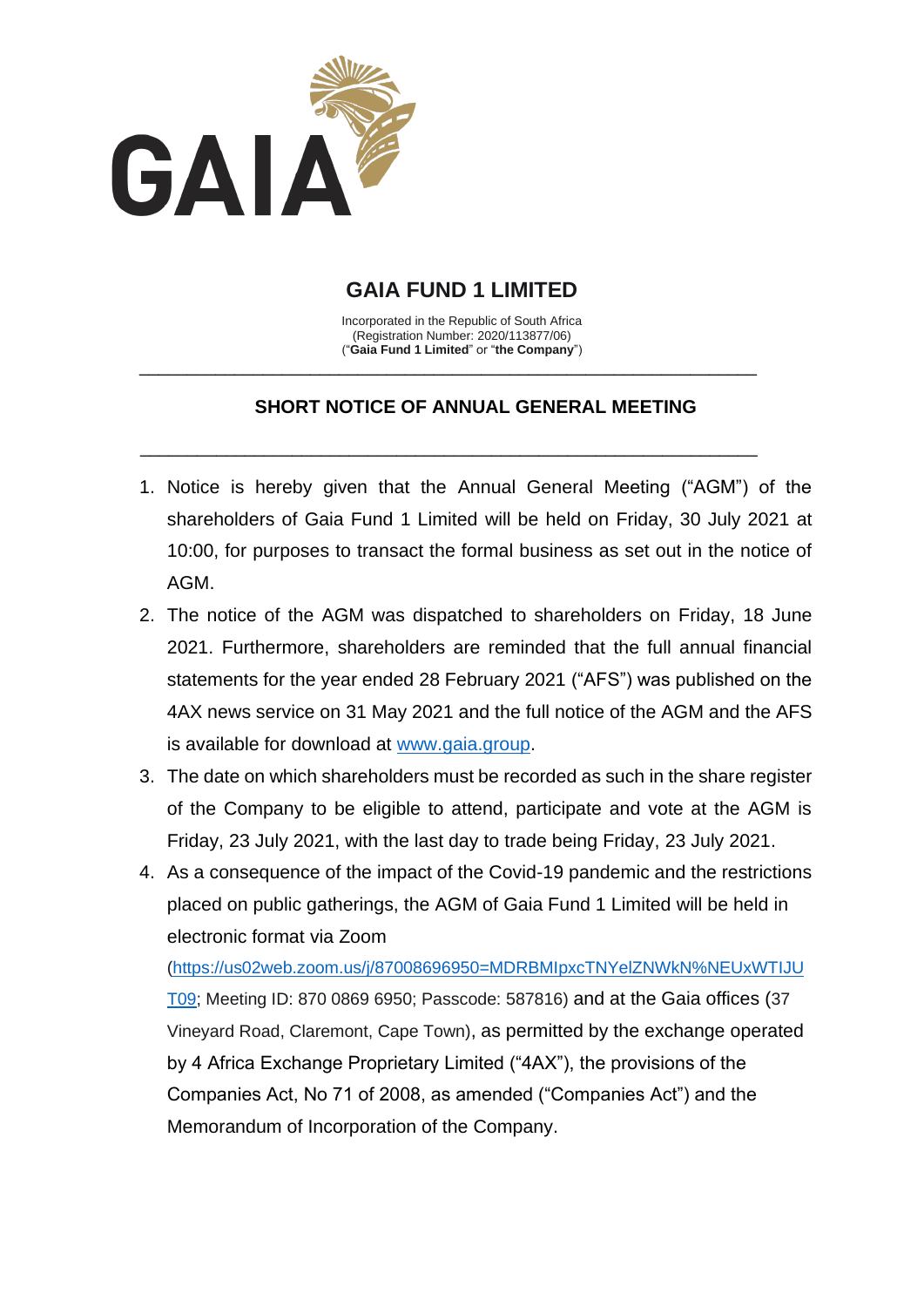

5. Shareholders are further encouraged to submit any questions by emailing the Company Secretary, Ilzemarie Knoetze (Ilzemarie@theoffices.co.za). These questions will be addressed via Zoom

[\(https://us02web.zoom.us/j/87008696950=MDRBMIpxcTNYelZNWkN%NEUxWTIJU](https://us02web.zoom.us/j/87008696950=MDRBMIpxcTNYelZNWkN%25NEUxWTIJUT09) [T09;](https://us02web.zoom.us/j/87008696950=MDRBMIpxcTNYelZNWkN%25NEUxWTIJUT09) Meeting ID: 870 0869 6950; Passcode: 587816) and at the Gaia offices (37 Vineyard Road, Claremont, Cape Town) at the AGM.

18 June 2021

External Issuer Agent

The Office in Stellenbosch (Pty) Ltd Per: Ilzemarie Knoetze Company Secretary 18 June 2021



12 Meson Close Techno Park **Stellenbosch** 7600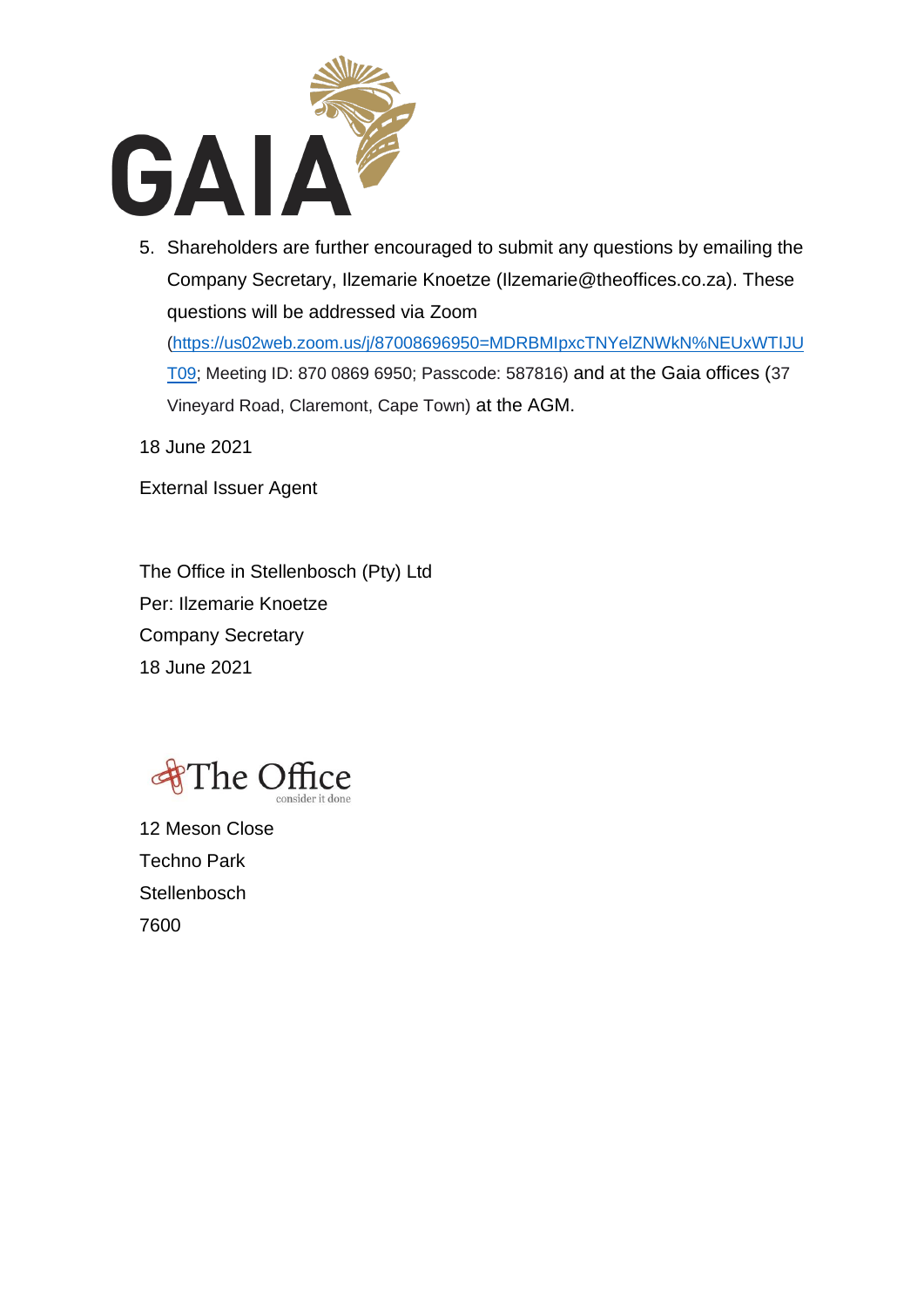

# **GAIA FUND 1 LIMITED**

Incorporated in the Republic of South Africa (Registration Number: 2020/113877/06) ("**Gaia Fund 1 Limited**" or "**the Company**")

# **NOTICE OF ANNUAL GENERAL MEETING**

Notice is hereby given that the Annual General Meeting ("**AGM**") of the shareholders ("Shareholders") of Gaia Fund 1 Limited, registration number 2020/113877/06, ("**Gaia Fund 1 Limited**" or the "**Company**") will be held and conducted via Zoom

[\(https://us02web.zoom.us/j/87008696950=MDRBMIpxcTNYelZNWkN%NEUxWTIJUT09;](https://us02web.zoom.us/j/87008696950=MDRBMIpxcTNYelZNWkN%25NEUxWTIJUT09) Meeting ID: 870 0869 6950; Passcode: 587816) and at the Gaia offices (37 Vineyard Road, Claremont, Cape Town), 7708 on **Friday, 30 July 2021**, at **10:00**.

# **RECORD DATES, ATTENDANCE AND VOTING**

# *RECORD DATES*

# *Notice record date*

The record date for Shareholders being entitled to receive this notice of AGM is Friday,11 June 2021, being the Notice Record Date.

# *Voting record date*

The record date for participation and voting at the AGM is Friday, 23 July 2021, being the date on which a person must be registered as a Shareholder of the Company in order to be entitled to attend, participate in and vote at the AGM ("**Voting Record Date**"). The last day to trade for Shareholders to be recorded in the register on the voting record date is Friday, 23 July 2021.

# *ATTENDANCE AND VOTING AT THE AGM*

Shareholders may attend the AGM electronically via Zoom

[\(https://us02web.zoom.us/j/87008696950=MDRBMIpxcTNYelZNWkN%NEUxWTIJUT09;](https://us02web.zoom.us/j/87008696950=MDRBMIpxcTNYelZNWkN%25NEUxWTIJUT09) Meeting ID: 870 0869 6950; Passcode: 587816) and at the Gaia offices (37 Vineyard Road, Claremont, Cape Town) (or, if a company or other body corporate, be represented by a duly authorised natural person) and may speak at, participate in and vote at the AGM.

A Shareholder may appoint a proxy (or two or more proxies, but not in respect of the same voting rights) to attend, participate in and vote at the AGM on the Shareholder's behalf. A proxy need not be a Shareholder of the Company. A Shareholder appoints a proxy by completing the form of proxy attached hereto as **Annexure A** and e-mailing it to the transfer secretaries of the Company, being the 4 Africa Exchange Registry Proprietary Limited ("**4AX Registry**"), at admin@4axregistry.co.za, or posting it to the transfer secretaries at Hill on Empire, 4th Floor, Building A, 16 Empire Road, Parktown, 2193, to be received by them not later than 10;00 on Thursday, 29 July 2021 (for administrative purposes only) or 48 hours before the commencement or resumption of the AGM in the event of it being postponed or adjourned. Completion of a form of proxy will not preclude a Shareholder from attending and voting (in preference to that Shareholder's proxy) at the AGM.

# *Identification*

In terms of section 63(1) of the Companies Act, No. 71 of 2008 ("**Companies Act**") before any person may attend or participate in the AGM, that person must present reasonably satisfactory identification and the person presiding at the AGM must be reasonably satisfied that the right of the person to participate in and vote at the AGM, either as a Shareholder, or as a proxy for a Shareholder, has been reasonably verified. Acceptable forms of identification include valid identity documents, driver's licences and passports.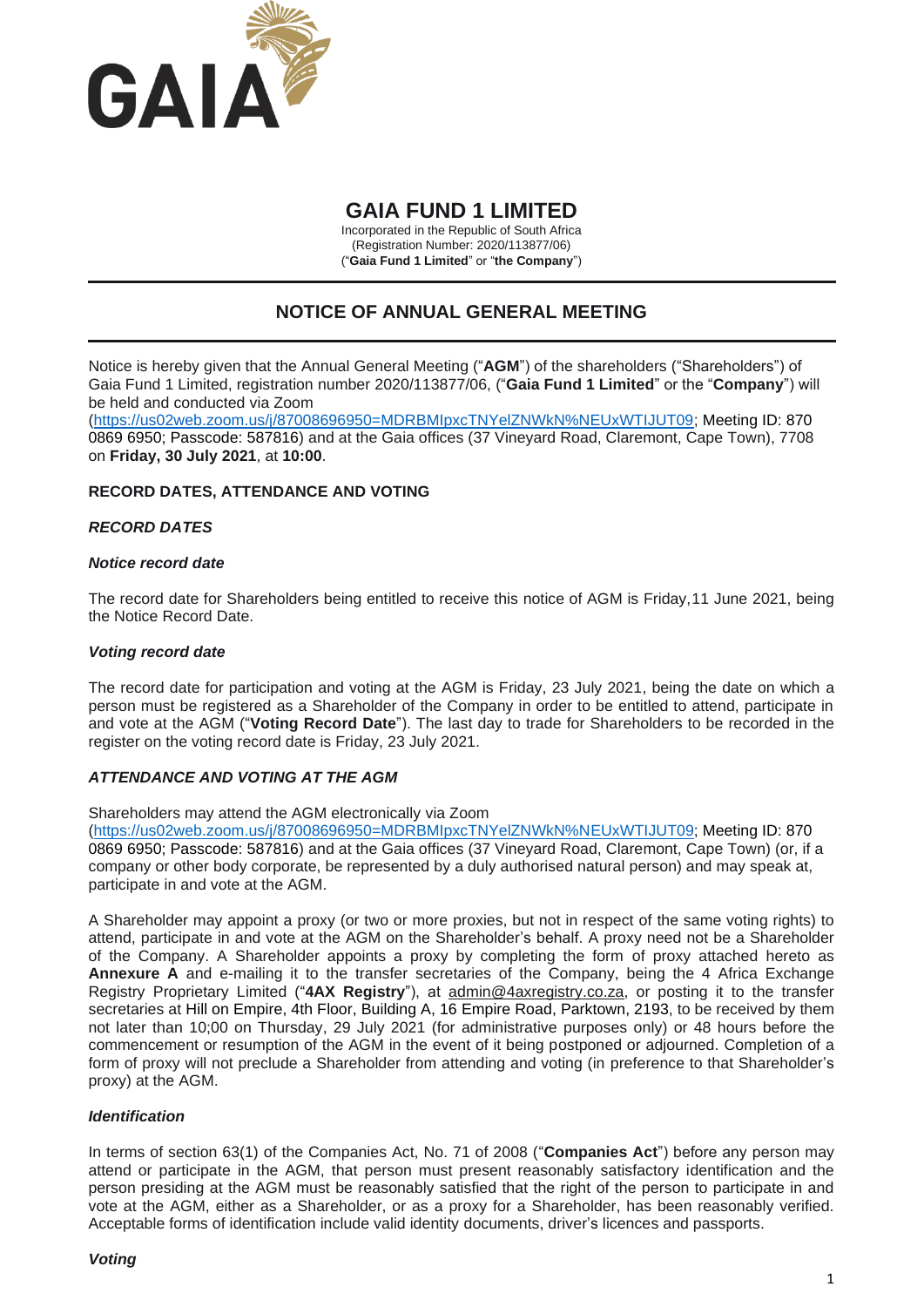

Voting at the AGM will take place by way of polling. Every Shareholder will have one vote for every share in the Company they hold.

# *Electronic participation*

In light of the measures put in place by the South African Government in response to the COVID-19 pandemic, the Board has decided that the AGM will be conducted via Zoom .<br>(https://us02web.zoom.us/j/8700869695<u>0=MDRBMIpxcTNYelZNWkN%NEUxWTIJUT09</u>; Meeting ID: 870 0869 6950; Passcode: 587816) and at the Gaia offices (37 Vineyard Road, Claremont, Cape Town), giving Shareholders the opportunity to attend the AGM and participate online, using a smartphone, tablet or computer.

# **PURPOSE OF THE AGM**

The purpose of the AGM is:

- (i) to present the audited annual financial statements of the Company for the financial year ended 28 February 2021, incorporating the directors' report, the Audit Committee report and the Auditor's report; the Annual Report of 2021;
- (ii) to consider and, if deemed fit, approve, with or without modification, the ordinary and special resolutions set out in the agenda below; and
- (iii) to consider any matters raised by the Shareholders of the Company, with or without advance notice to the Company.

# **AGENDA OF THE AGM**

*The quorum requirement for Ordinary Resolution Numbers 1 to 6 (both inclusive) is:* 

–*– The presence of at least one Shareholder and sufficient persons present to exercise, in aggregate, at least 25% of all the voting rights entitled to be exercised on such resolution.*

*In order for the Ordinary Resolutions to be adopted, the support of more than 50% of the votes exercised on the resolutions is required.*

#### 1. **Ordinary Resolutions**:

To consider and if deemed fit, approve, with or without modification, the following ordinary resolutions:

#### 1.1 **Ordinary Resolution Number 1 – Noting of Annual Financial Statements**

"*Resolved that the Annual Financial Statements of the Company for the year ended 28 February 2021 and the reports of the directors, the auditor, the Audit Committee and the Annual Report are hereby noted.*"

A copy of the complete annual financial statements can be obtained from the Company's registered office as well as on the website of the Gaia Fund 1 Limited at [www.gaia.group.](http://www.gaia.group/) 1.2 **Ordinary Resolution Number 2 – Re-appointment of auditor**

"*Resolved that, on the recommendation of the Company's Audit Committee, the firm Moore Stellenbosch Incorporated be re-appointed as independent registered auditor of the Company (noting that Mr. Pieter-Louw van der Ahee is the individual registered auditor of that firm who will undertake the audit) until the next AGM of the Company.*"

The Company's Audit Committee has expressed satisfaction with the services rendered by Moore Stellenbosch Inc., an auditing firm with an international presence and excellent reputation.

#### **Reason for Ordinary Resolution Number 2:**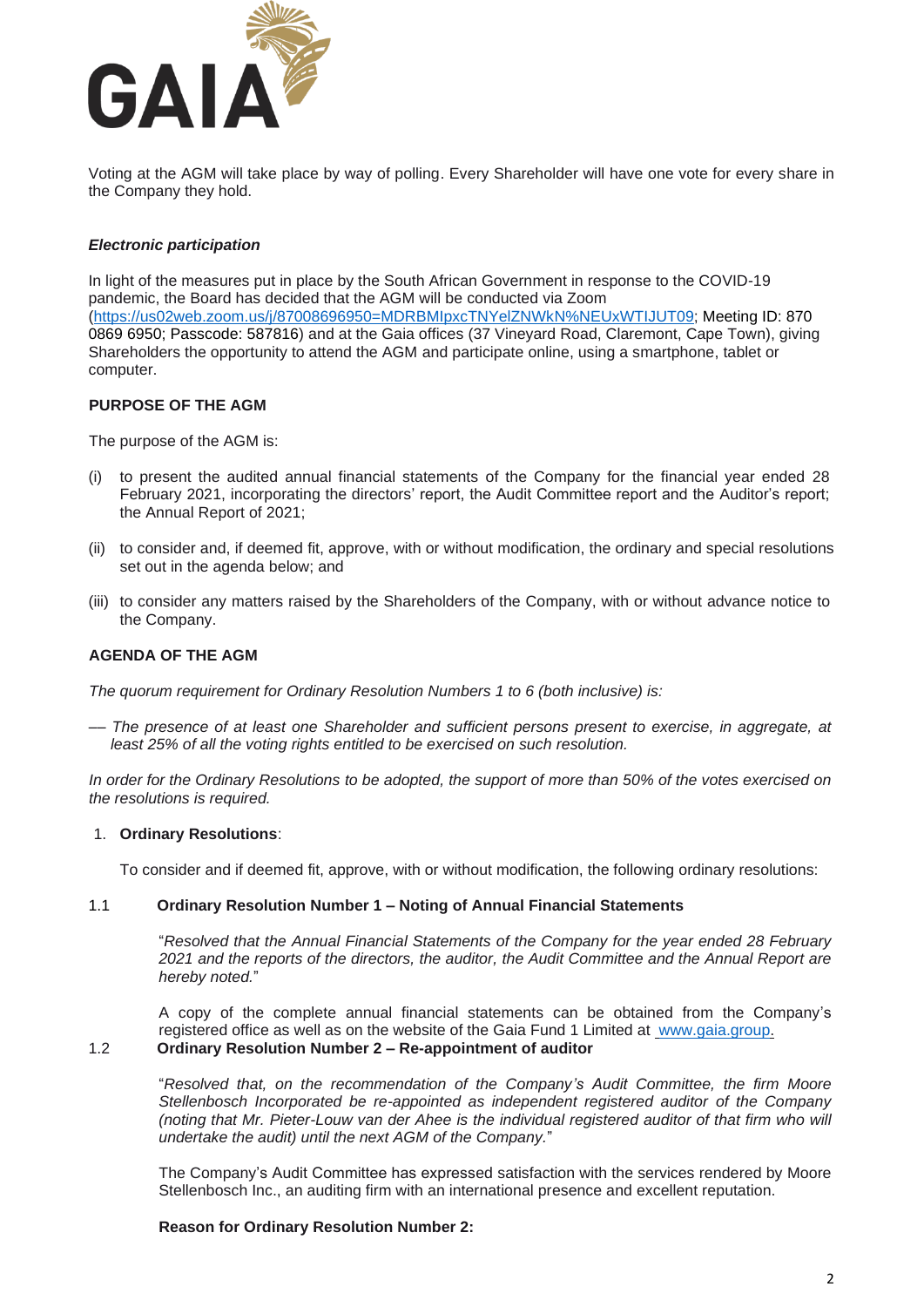

The reason for Ordinary Resolution Number 2 is that the Company, being a public company listed on the exchange operated by 4 Africa Exchange Proprietary Limited ("**4AX**"), must have its financial results audited and such auditor must be appointed or re-appointed each year at the AGM of the Company as required by the Companies Act.

# 1.3 **Ordinary Resolution Numbers 3.1 to 3.2: Confirmation of Appointment of Directors**

*Resolved that the appointment of Anton-Louis Olivier, Hendrik Andries Snyman, Louis Kotzé, Renier de Wit and Retha Meyer as approved by the board of Directors during the period prior to this meeting be approved by Shareholders.* 

- *3.1 Mr. Anton-Louis olivier*
- *3.2 Mr. Hendrik Andries Snyman*
- *3.3 Mr. Louis Kotzé*
- *3.4 Mr. Renier de Wit*
- *3.5. Ms. Retha Meyer*

#### Mr Anton-Louis Olivier (CEO/Entrepreneur)

Anton-Louis Olivier is an experienced CEO and entrepreneur with more than 25 years of international experience in the renewable energy sector. He founded and served as CEO of the REH Group companies of South Africa. He established REH as a hydropower development business in 2006 and the group has since grown to be the dominant developer and operator of small hydropower plants in South Africa. He also established New Africa Power (NAP) (Mauritius)

in 2017. Anton-Louis established and acted on behalf of three IPPs in raising development funding, debt and equity for construction, achieved financial close and managed the construction process up to commercial operations. Since 2010, as REH Group CEO, he has been responsible for the business administration and commercial management of two project-financed IPPs and served as Managing Director of the operations and maintenance contractor for three hydropower plants. Qualified in mechanical engineering and with a postgraduate degree in economics, he worked initially in the public and private sector, consulting and spent 2 years as a project manager with the United Nations Environment Programme in Denmark. After jointly establishing NuPlanet in 2000, a company in the Netherlands, he also opened offices in South Africa. Anton-Louis is a regular speaker and panellist at local and international energy sector conferences and workshops. In 2017 he was awarded the International Hydro Power Association's (IHA) Mosonyi Award. He also serves on the board of IHA as one of two board members representing the African region.

#### Mr Hendrik Andries Snyman (PhD (Eng), MCom (Fin.Man), Meng (Eng.Man), BEng (Industrial Mechanical)

Hendrik is a qualified Industrial Engineer with Masters degrees in both Engineering and Corporate Finance. Hendrik started his career in the private equity industry in 2010, developing various mining and farming ventures before embarking on a PhD in Strategy focusing on the use of Venture Capital to accelerate SME growth and development. As part of his studies, he taught finance and economics and published a number of papers. Hendrik joined GAIA Fund Managers in 2016, contributing his skills related to finance, management, and engineering and currently serves as Director and Chief Investment Officer.

#### Mr Louis Kotzé (CA/SA)

Post his PriceWaterCoopers articles, he was appointed as Financial Manager at Hannover Reinsurance Africa. In 2001 he joined RMB Asset Management as Professional Assistant to the CEO where after Louis was appointed to head of the Finance Division (Head of Finance reporting directly to the CEO). In 2003 Louis joined Rand Merchant Bank's Structured Trade & Commodity Finance Desk. During 2007 Louis started his own business which entails debt and capital raising services, corporate finance services, facilitation of credit risk sales and consultation services. In 2011 Louis was appointed as Financial Director and in 2014 promoted to Chief Operating Officer of Noble Resources South Africa (Multi-national commodity trading company, listed in Singapore, Head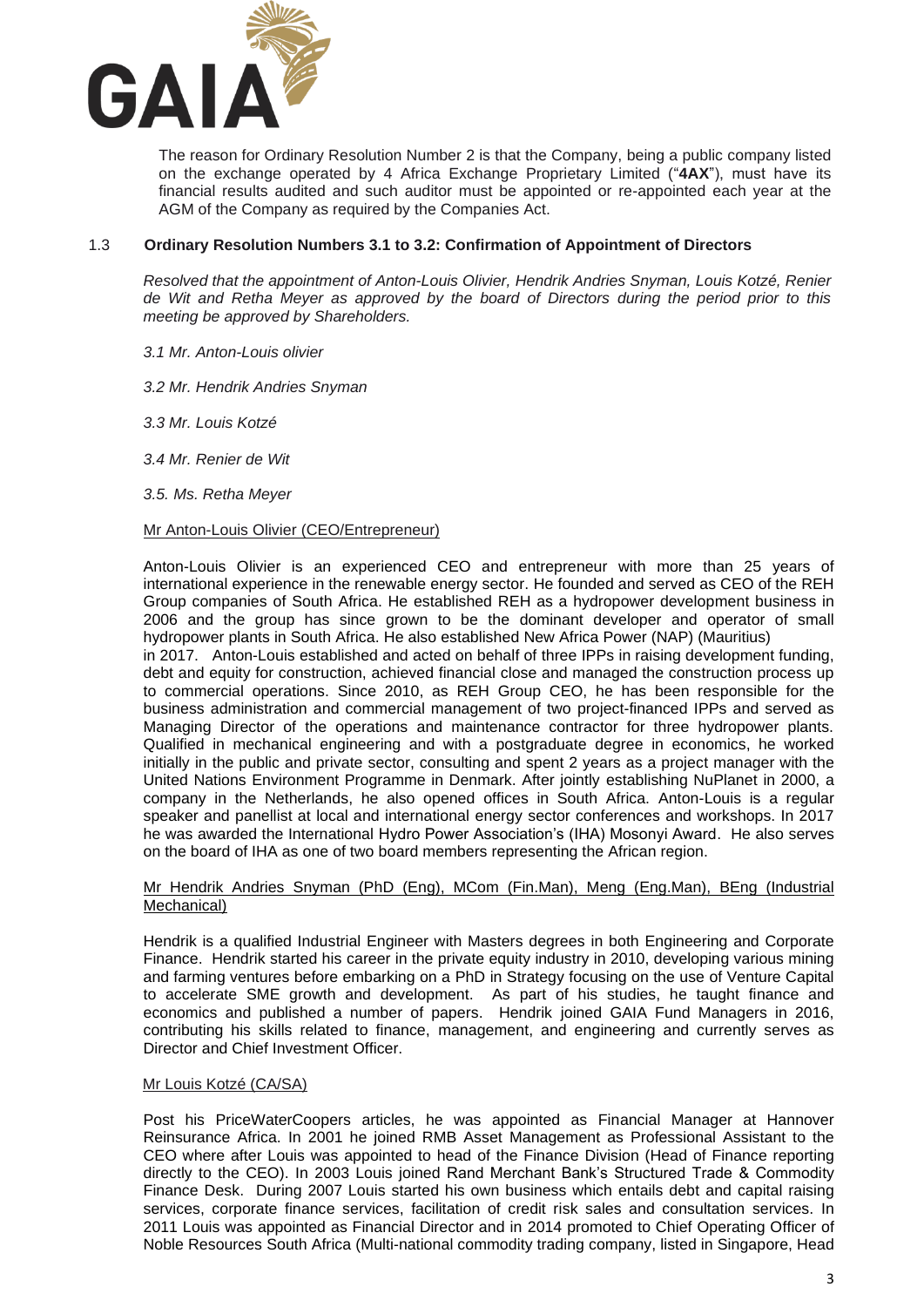

Office Hong Kong, with regional Head Office in Geneva, Switzerland). In January 2016, Louis restarted his own business which entailed consulting for two years to Price Forbes South Africa with focus on credit default management, insurance as well as M&A warranty & indemnity insurance. It also entailed major debt facilities arranged, negotiated, legal documentation and implementation or pay out for corporate clients.

# Mr Renier de Wit (BCom (Actuarial Science) Fellow of the Institute of Actuaries (UK)

Renier is an actuary by training and spent 12 years with the Sanlam Group where he held various mergers and acquisitions, product development, valuations, and financial reporting. He spent the bulk of his time in Sanlam Emerging Markets where he conducted mergers and acquisitions across the African continent and in India. Early in 2017, he established GAIA Private Equity as an offshoot of the GAIA Group to focus on venture capital and private equity opportunities. Renier currently serves as the Managing Director of GAIA Fund Managers.

#### Ms Retha Meyer (*CA/SA, Advanced Diploma in Organizational Leadership)*

Retha is a qualified Chartered Accountant from the University of Stellenbosch and has an additional Advanced Diploma in Organizational Leadership. Her career started in corporate telecommunications where she later became Finance Director and Group Treasurer of the international group of companies of Clickatell. Here, her responsibilities included asset, compliance, and risk management. She also has additional experience in the fields of retail, manufacturing, and e-commerce. Her current position is Financial Director of a start-up company, The Sun Exchange, that focuses on renewable energy and she is also a Trustee of an NPO which supports university students in financial need.

The confirmation of the prior appointment of the Directors will be conducted by way of a separate vote in respect of each individual.

#### **Reason for Ordinary Resolution number 3.1 to 3.2**

The reason for ordinary resolution Numbers 3.1 to 3.2 is that the company's MOI, clause 27.4.1.1, states that the Board may appoint Directors to fill a vacancy subject to Shareholder's confirmation at the AGM.

#### 1.4 **Ordinary Resolution Numbers 4.1 to 4.3 – Appointment of Audit Committee members**

"*Resolved that:*

*4.1 Mr. Anton-Louis Olivier; and*

*4.2 Mr. Louis Kotzé*

*4.3 Ms. Retha Meyer*

*being eligible, be and are hereby appointed as members of the Audit Committee of the Company, as recommended by the board of directors of the Company, until the next AGM of the Company.*"

The board of directors is satisfied that the Company's Audit Committee members are suitably skilled and experienced independent non-executive directors. Collectively they have sufficient qualifications and experience to fulfil their duties, as contemplated in regulation 42 of the regulations issued in terms of the Companies Act ("**Companies Regulations**"). They have a comprehensive understanding of financial reporting, internal financial controls, risk management and governance processes within the Company, as well as International Financial Reporting Standards, South African Statements of Generally Accepted Accounting Practice and other regulations and guidelines applicable to the Company and the group. They keep up to date with developments affecting their required skills-set. The board of directors therefore unanimously recommend Ms. Retha Meyer, Mr. Anton-Louis Olivier, Mr. Louis Kotze for election to the Audit Committee. Details of the nominees follow herein below.

Mr. Anton-Louis Olivier (CEO/Entrepreneur)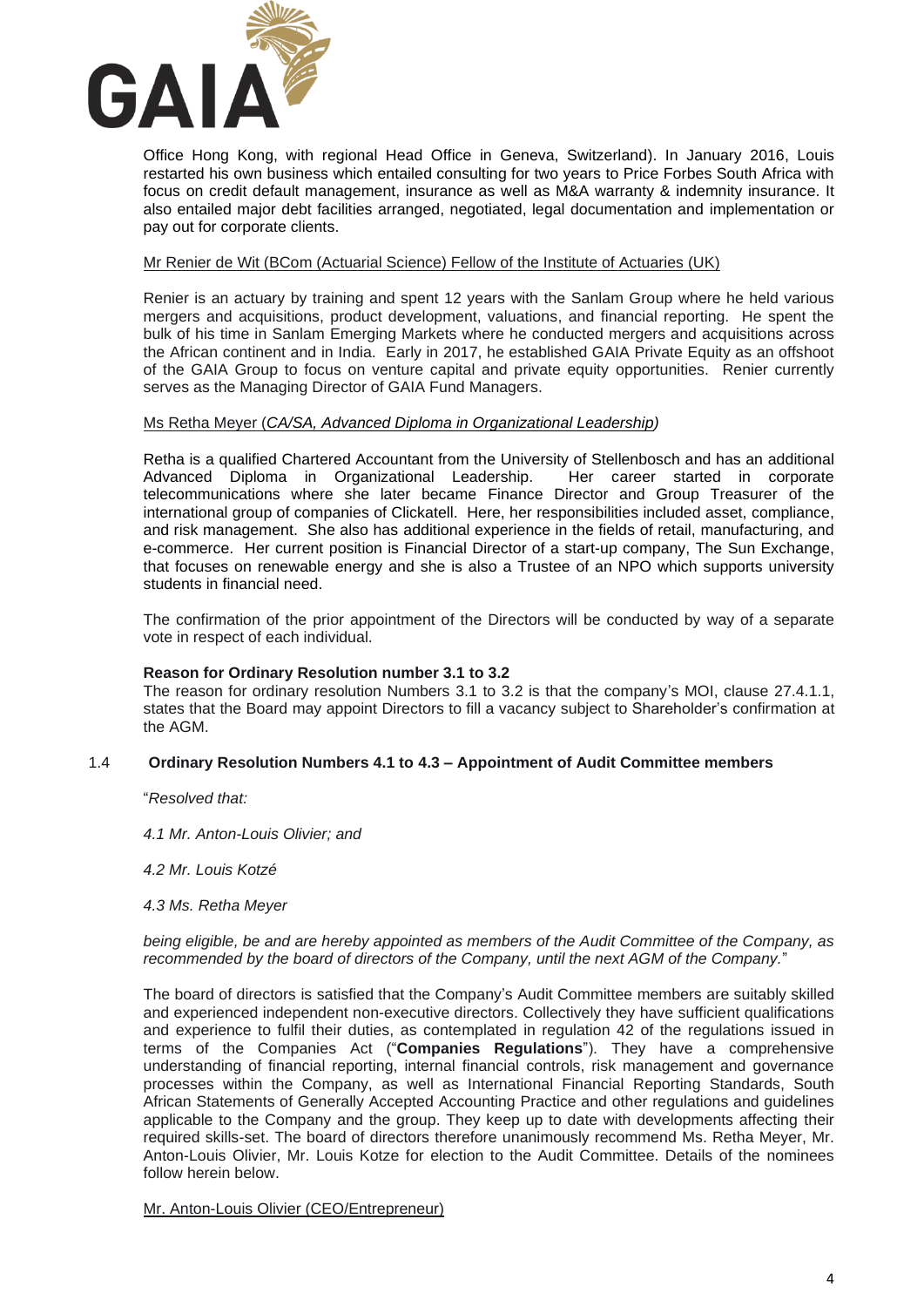

Anton-Louis Olivier is an experienced CEO and entrepreneur with more than 25 years of international experience in the renewable energy sector. In 2006 he founded and served as CEO of the REH Group companies, a pioneering developer, owner and operator of small hydropower plants across Southern Africa. He established and acted on behalf of three independent power producers (IPPs) in raising development funding, as well as debt and equity for construction, achieved financial close and managed the construction process up to commercial operations, whereafter he acted as CEO of the IPPs as well as the operational and management entities. In 2021 he resigned from REH after arranging for the successful exit of the founding shareholders to an international IPP. He serves on the board of the International Hydropower Association (IHA) representing the Africa region.

# Mr. Louis Kotzé (CA/SA)

Post his PWC articles, he was appointed as Financial Manager at Hannover Reinsurance Africa. In 2001 he joined RMB Asset Management as Professional Assistant to the CEO where after Louis was appointed to head of the Finance Division (Head of Finance reporting directly to the CEO). In 2003 Louis joined Rand Merchant Bank's Structured Trade & Commodity Finance Desk. During 2007 Louis started his own business which entails debt and capital raising services, corporate finance services, facilitation of credit risk sales and consultation services. In 2011 Louis was appointed as Financial Director and in 2014 promoted to Chief Operating Officer of Noble Resources South Africa (multi-national commodity trading company, listed in Singapore, Head Office Hong Kong, with regional Head Office in Geneva, Switzerland). In January 2016, Louis restarted his own business which included consulting for two years to Price Forbes South Africa with focus on credit default insurance as well as M&A warranty and indemnity insurance. Core services being debt origination, structuring, negotiation, facilitation of the legal documentation and implementation to reach financial close.

# Ms Retha Meyer (*CA/SA, Advanced Diploma in Organizational Leadership)*

Retha is a highly professional, self-motivated and dynamic individual with excellent people and leadership skills. With a well-balanced, assertive and confident behaviour, her strengths are well spread between financial accounting, management reporting, commercial management, attention to detail and the ability to build lasting relationships with all stakeholders. Retha was a trainee accountant at Logista Incorporated from 2007 until 2009. Thereafter, she was the part time financial accountant for Clickatell (Pty) Ltd. She moved her way up and from 2016 until 2017 she was the financial director and group treasurer of Clickatell (Pty) Ltd. From 2020 Retha served as a financial director for The Sun Exchange (Pty) Ltd., where she manages all general accounting functions which include timely and accurate monthly closes, prepares consolidated financial statements, oversees tax related matters, do cash management, financial planning and analysis, and she assists in due diligence, implement and maintain internal controls, maintains relationships with external auditors and assists with special projects as needed.

The appointment of the members of the Audit Committee will be conducted by way of a separate vote in respect of each individual.

#### **Reason for Ordinary Resolution Numbers 4.1 to 4.3 (inclusive):**

The reason for Ordinary Resolution Numbers 4.1 to 4.4 (inclusive) is that the Company, being a public company listed on 4AX, must appoint an Audit Committee and the Companies Act requires that the members of such Audit Committee be appointed, or re-appointed, as the case may be, at each AGM of a company.

#### **1.5 Ordinary Resolution Number 5 – Authority to the Directors and/or Company Secretary**

"*Resolved that any of the directors of the Company and/or the company secretary be and is hereby authorised to do all things, perform all acts and sign all documentation necessary to effect the implementation of the ordinary resolutions adopted at this AGM.*"

#### **REPORT FROM THE SOCIAL AND ETHICS COMMITTEE**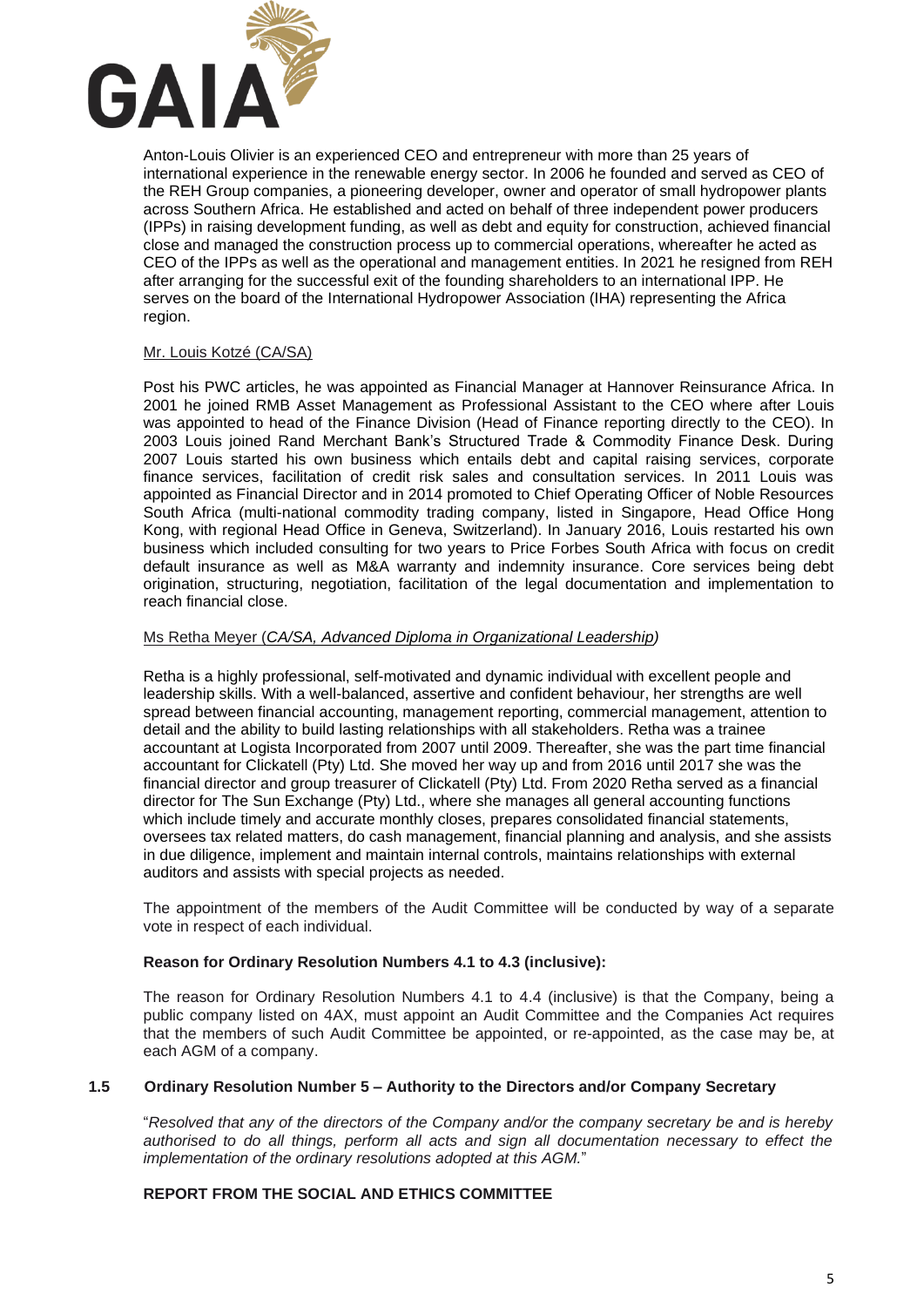

The Social and Ethics Committee report will be included in the Annual report for the period under review. The Annual report will be made available on the Company's website [www.gaia.group.](http://www.gaia.group/) This is tabled in terms of regulation 43(5)(c) of the Companies Regulations.

# **1.6 Ordinary Resolution Number 6 – Waiver of the requirement for the interim financial information of the Company to be reviewed by the Company's reporting accountants**

"*Resolved in accordance with paragraph 12.17.3 of the 4AX Listing Requirements as a general mandate, Shareholders hereby specifically waive the requirement for the interim financial information of the Company for the six months ended 28 February 2021 to be reviewed by the Company's reporting accountants, it being recorded that the approval by the board of directors in respect of the aforementioned interim financial information shall be sufficient."*

#### **Reason for Ordinary Resolution Number 6:**

In terms of the 4AX Requirements, issuers listed on 4AX are required to have their interim financial information reviewed by their reporting accountants, unless Shareholders specifically waive this requirement through passing an ordinary resolution at the AGM

# **ADDITIONAL INFORMATION**

#### **Quorum Requirements:**

The AGM cannot begin until sufficient persons (being not less than one in number who are entitled) are present at the AGM to exercise, in aggregate, at least 25% of all voting rights that are entitled to be exercised in respect of at least one matter to be decided at the AGM.

The chairperson of the AGM cannot put a resolution or matter to the vote of Shareholders unless sufficient persons (being not less than one in number who are entitled) are present at the AGM to exercise, in aggregate, at least 25% of all voting rights that are entitled to be exercised in respect of at least one matter to be decided at the AGM.

# **Electronic attendance and participation**

As a consequence of the impact of the Covid-19 pandemic and the need for social distancing and measure to combat its spread including large gatherings, the Company's primary concern is the health and safety of all stakeholders. As such, Gaia Fund 1 Limited will conduct the AGM by way of electronic participation via Zoom [\(https://us02web.zoom.us/j/87008696950=MDRBMIpxcTNYelZNWkN%NEUxWTIJUT09;](https://us02web.zoom.us/j/87008696950=MDRBMIpxcTNYelZNWkN%25NEUxWTIJUT09) Meeting ID: 870 0869 6950; Passcode: 587816) and at the Gaia offices (37 Vineyard Road, Claremont, Cape Town), as permitted by 4AX and the provisions of the Companies Act and the Company's MOI.

Shareholders will be liable for their own network charges in relation to electronic participation, Gaia Fund 1 Limited will not be held accountable in the case of loss of network connectivity or other network failure due to insufficient airtime, internet connectivity, internet bandwidth and/or power outages which prevents any such Shareholder from participating in the AGM.

Notwithstanding the availability of the electronic voting platform, Shareholders may still submit forms of proxy to 4AX Registry by no later than 08:00 on Thursday, 29 July 2021 or the time and date stipulated by 4AX Registry for administrative purposes.

#### **OTHER BUSINESS**

To transact such other business as may be transacted at an AGM and/or any matters raised by Shareholders with or without advance notice to the Company.

By order of the Board

The Office in Stellenbosch (Pty) Ltd

Per: Ilzemarie Knoetze

*Company Secretary*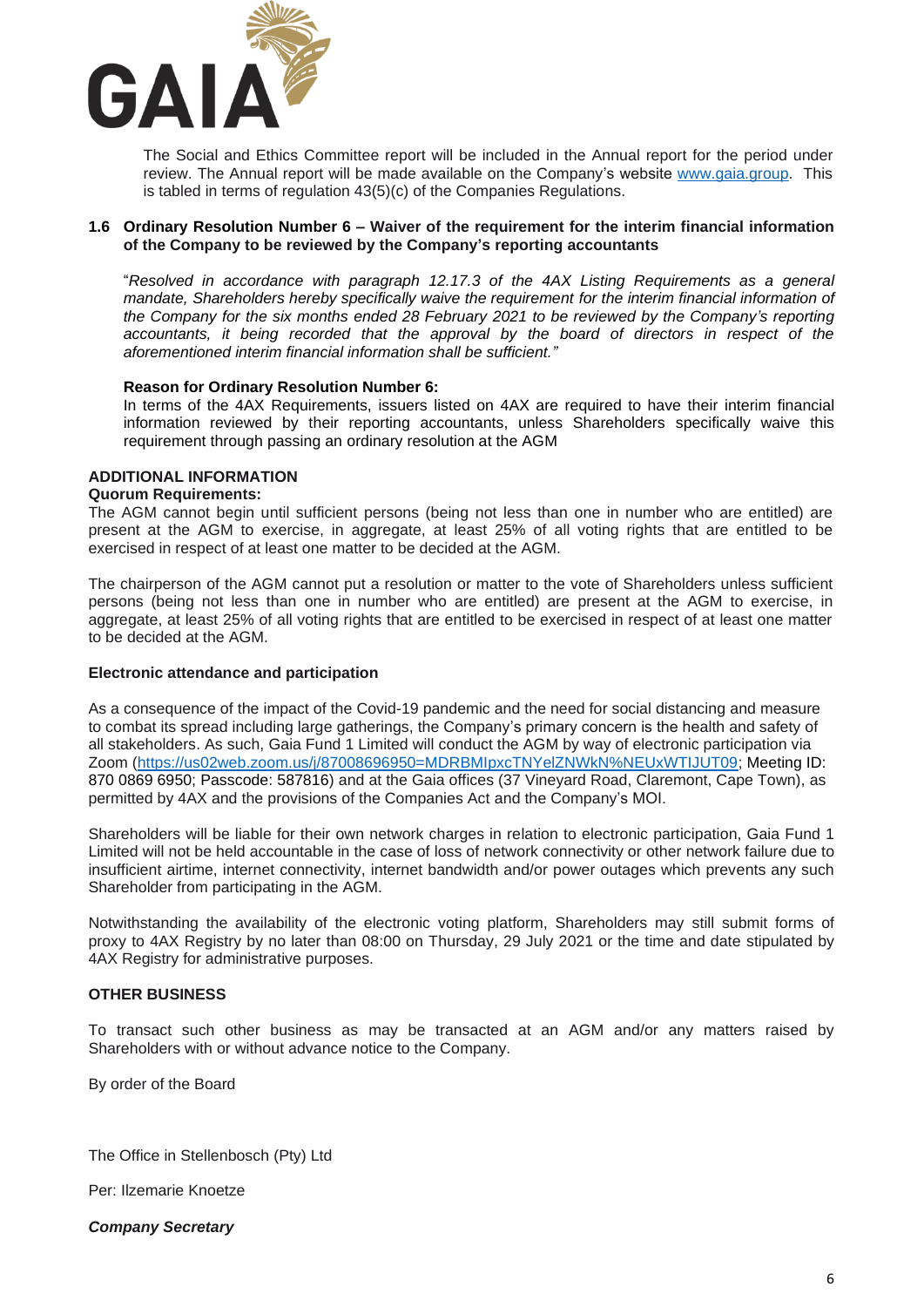

18 June 2021

12 Meson Close Techno Park Stellenbosch 7600

**Annexure A**

# **GAIA FUND 1 LIMITED**

Incorporated in the Republic of South Africa (Registration Number: 2020/113877/06) ("**Gaia Fund 1 Limited**" or "**the Company**")

# **FORM OF PROXY**

# **FOR USE BY SHAREHOLDERS WHO CANNOT ATTEND THE AGM OF THE COMPANY BUT WISHES TO BE REPRESENTED THEREAT**

*Where appropriate and applicable, the terms defined in the notice of AGM to which this form of proxy is attached bear the same meanings in this form of proxy.*

For use by Shareholders of the Company, registered as such at the close of business on **Friday, 23 July 2021**, being the voting record date ("**Voting Record Date**"), at the AGM of the Company to be held by electronic communication via Zoom

[\(https://us02web.zoom.us/j/87008696950=MDRBMIpxcTNYelZNWkN%NEUxWTIJUT09;](https://us02web.zoom.us/j/87008696950=MDRBMIpxcTNYelZNWkN%25NEUxWTIJUT09) Meeting ID: 870 0869 6950; Passcode: 587816) and at the Gaia offices (37 Vineyard Road, Claremont, Cape Town) on **Friday, 30 July 2021**, at **10:00** (hereinafter referred to as "**AGM**") or any postponement of this meeting.

# I/We (FULL NAME IN BLOCK LETTERS)

| of (ADDRESS)             |                                                              |                        |
|--------------------------|--------------------------------------------------------------|------------------------|
| being the<br>holder/s of | ordinary shares in the Company, hereby appoint (see Note 1): |                        |
| 1.                       |                                                              | or failing<br>him/her, |
| 2.                       |                                                              | or failing<br>him/her, |

3. the chairperson of the AGM,

as my/our proxy to attend, speak and vote for me/us and on my/our behalf at the AGM and/or at any postponement or adjournment thereof, for the purpose of considering and, if deemed fit, passing, with or without modification, the resolutions to be proposed at the AGM, and to vote on the resolutions in respect of the ordinary shares registered in my/our name(s), in the following manner (see Note 2):

|                                             | Insert an "X" or the number of votes<br>exercisable (one vote per share) |                |                |
|---------------------------------------------|--------------------------------------------------------------------------|----------------|----------------|
| <b>Ordinary Resolutions</b>                 | In favour of                                                             | <b>Against</b> | <b>Abstain</b> |
| 1. Noting of Annual Financial Statements    |                                                                          |                |                |
| 2. Re-appointment of auditor                |                                                                          |                |                |
| 3. Confirmation of Appointment of Directors |                                                                          |                |                |
| 3.1 Mr. Anton-Louis Olivier                 |                                                                          |                |                |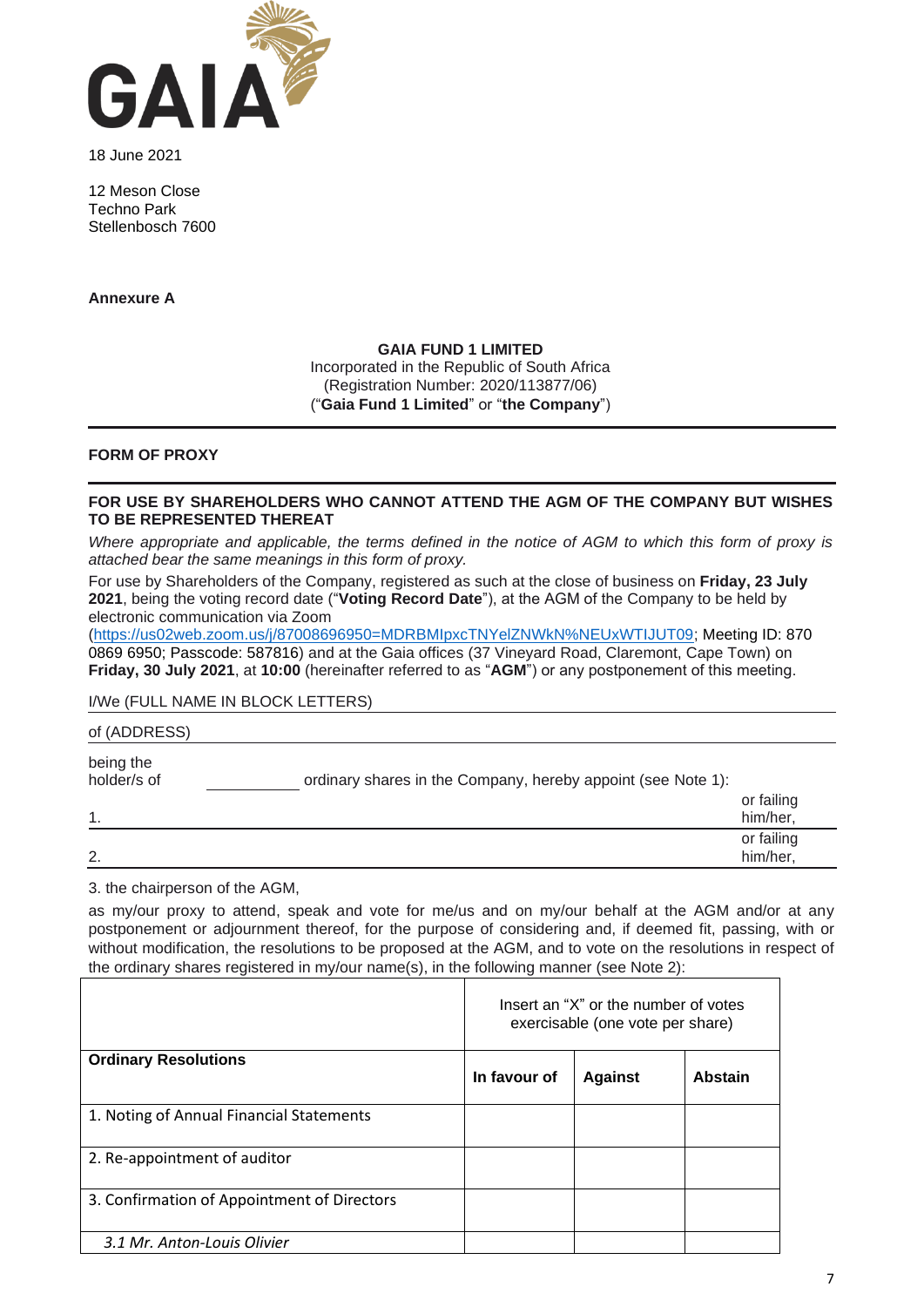

| 3.2 Mr. Hendrik Andries Snyman                        |  |  |
|-------------------------------------------------------|--|--|
| 3.3 Mr. Louis Kotzé                                   |  |  |
| 3.4 Mr. Renier de Wit                                 |  |  |
| 3.5 Mrs. Retha Meyer                                  |  |  |
| 4. Appointment of Audit Committee members             |  |  |
| 4.1 Mr. Anton-Louis Olivier                           |  |  |
| 4.2 Mr. Louis Kotzé                                   |  |  |
| 4.3 Ms. Retha Meyer                                   |  |  |
| 5 Authority to Directors of the Company to effect     |  |  |
| implementation of the Ordinary resolutions.           |  |  |
| 6 Waiver of the requirement for the interim financial |  |  |
| information of the Company to be reviewed by the      |  |  |
| Company's reporting accountants.                      |  |  |

Unless otherwise instructed, my/our proxy may vote or abstain from voting as he/she thinks fit.

| Signed this                       | day of | 2021 |
|-----------------------------------|--------|------|
| Signature of Shareholder/s        |        |      |
| Assisted by me (where applicable) |        |      |

#### **Notes**

- 1 A Shareholder entitled to attend and vote at the AGM is entitled to appoint one or more proxies to attend, speak and vote in his/her stead. A proxy need not be a Shareholder of the Company.
- 2 Every Shareholder present electronically in person or by proxy and entitled to vote at the AGM of the Company will, on a poll, be entitled to that proportion of the total votes in the Company which the aggregate amount of the nominal value of the shares held by him bears to the aggregate amount of the nominal value of all the shares issued by the Company.

#### **Instructions on signing and lodging the form of proxy**

- 1. This form of proxy is only to be completed by those Shareholders who cannot attend the AGM of the Company and wished to appoint another person to represent them at the AGM.
- 2. A Shareholder may insert the name of a proxy or the names of two alternative proxies of the Shareholder's choice in the space/s provided overleaf, with or without deleting "*the chairperson of the AGM*", but any such deletion must be initialled by the Shareholder. Should this space/s be left blank, the proxy will be exercised by the chairperson of the AGM.
- 3. The person whose name appears first on the form of proxy and who is present at the AGM will be entitled to act as proxy to the exclusion of those whose names follow.
- 4. A Shareholder's voting instructions to the proxy must be indicated by the insertion of an "X", or the number of votes which that Shareholder wishes to exercise, in the appropriate spaces provided overleaf. Failure to do so will be deemed to authorise the proxy to vote or to abstain from voting at the AGM as